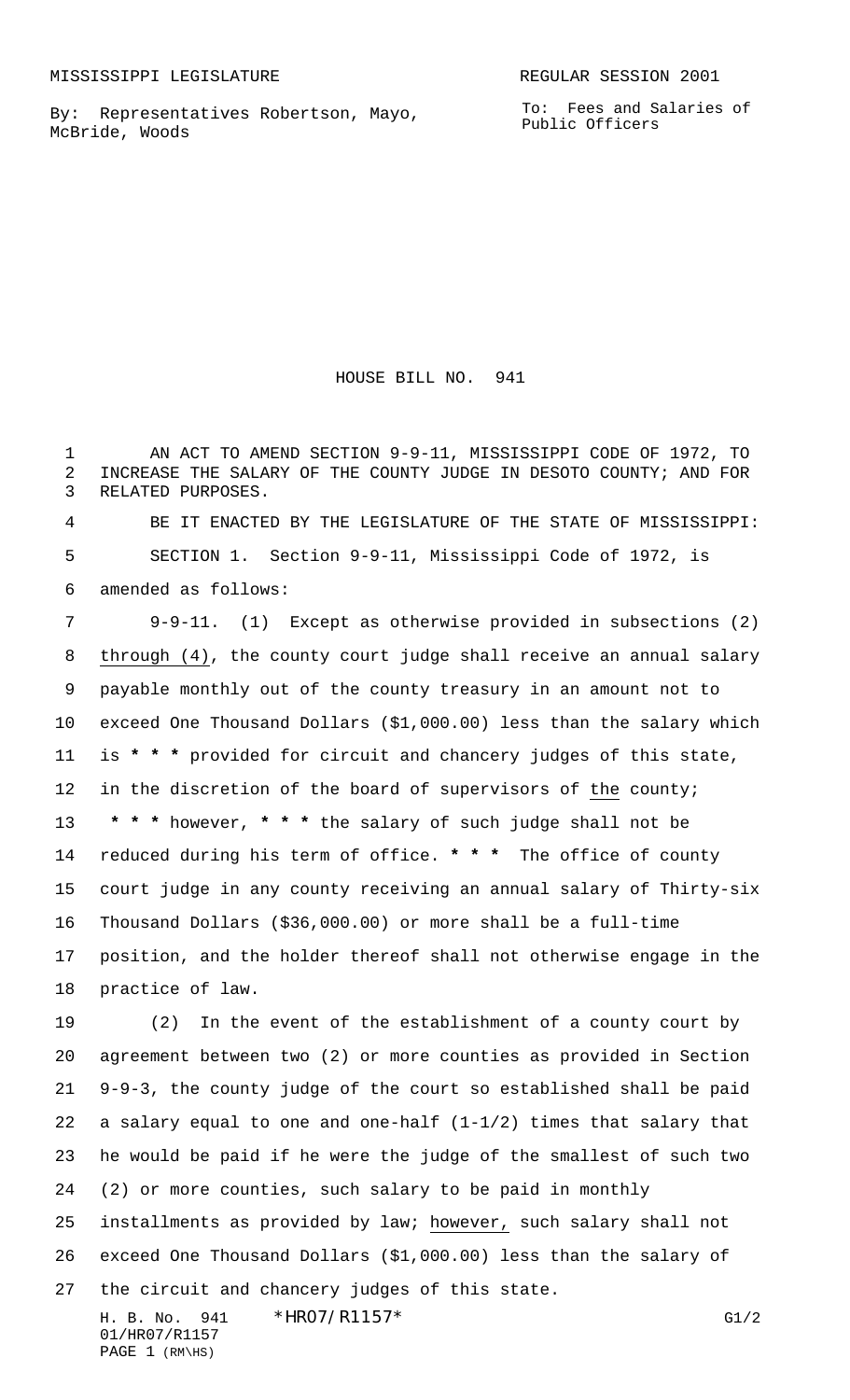(3) The county court judge shall receive an annual salary payable monthly out of the county treasury as follows:

 (a) In any county having a population of seventy thousand (70,000) or more according to the 1980 federal census, the county judge shall receive an annual salary of One Thousand Dollars (\$1,000.00) less than that paid to a circuit court judge. The office of county judge shall be a full-time position, and the holder thereof shall not otherwise engage in the practice of law.

 (b) In any county having a population of sixty thousand (60,000) or more but less than seventy thousand (70,000) according to the 1980 federal census, the county judge shall receive an annual salary of Forty Thousand Dollars (\$40,000.00). The office of county judge shall be a full-time position, and the holder thereof shall not otherwise engage in the practice of law. The county judge shall not be eligible for any additional salary except as may be authorized in subsection (4).

 (c) In any county having a population of twenty-seven thousand (27,000) or more but less than sixty thousand (60,000) according to the 1980 federal census, the county judge shall receive an annual salary of not less than Twelve Thousand Dollars (\$12,000.00) but not more than Forty Thousand Dollars (\$40,000.00), in the discretion of the board of supervisors of the county. The county judge shall not be eligible for any additional salary except as may be authorized in subsection (4). In the 52 event that the board of supervisors of the county elects to pay such county judge an annual salary of Thirty Thousand Dollars (\$30,000.00) or more, the office of county judge shall be a full-time position, and the holder thereof shall not otherwise engage in the practice of law.

H. B. No. 941 \*HR07/R1157\* 01/HR07/R1157 PAGE (RM\HS) (d) In any county having a population of less than twenty-seven thousand (27,000) according to the 1980 federal census, the county judge shall receive an annual salary of not less than Four Thousand Two Hundred Dollars (\$4,200.00) and not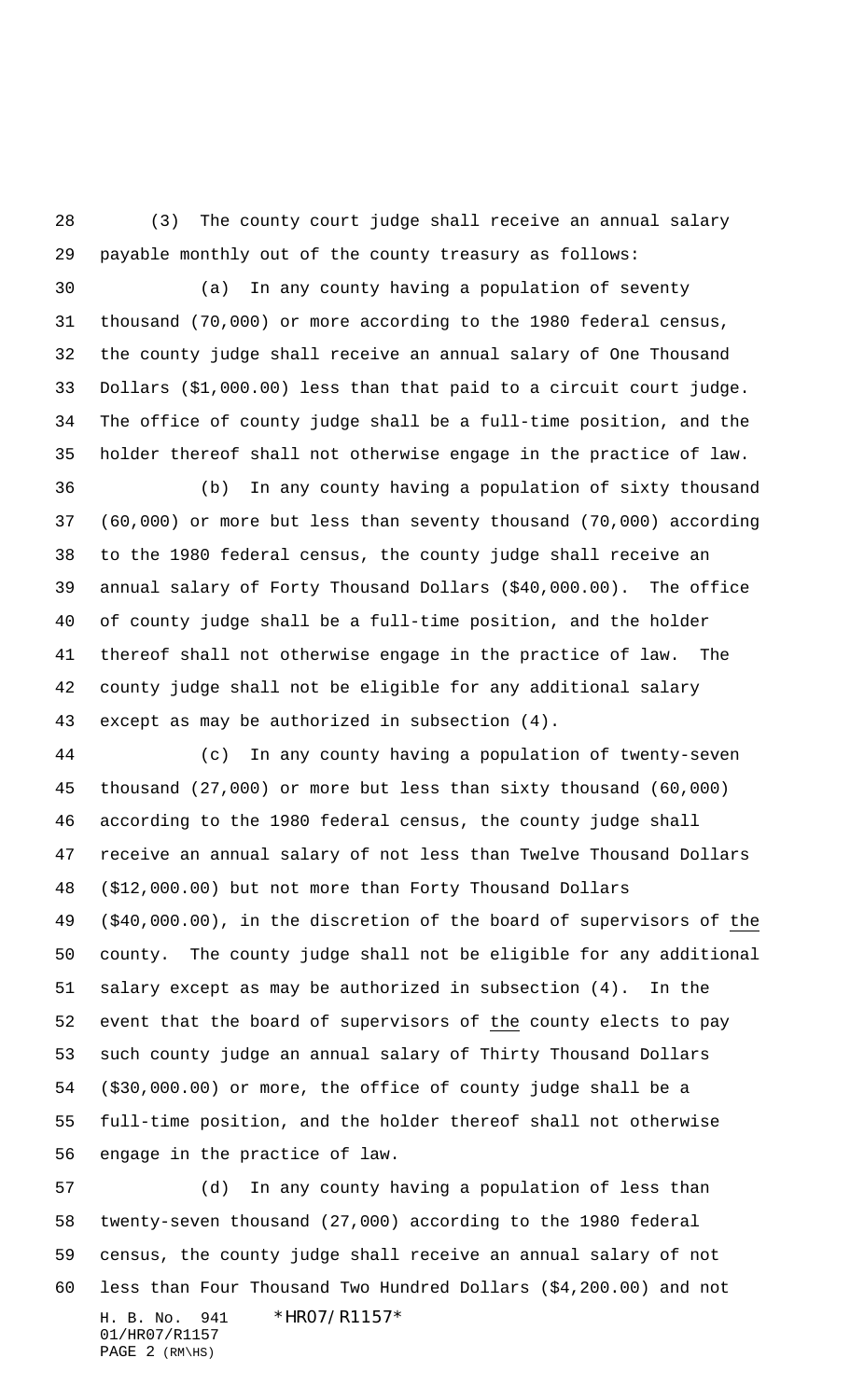more than Eight Thousand Five Hundred Dollars (\$8,500.00), in the discretion of the board of supervisors of the county. The county judge shall not be eligible for any additional salary except as may be authorized in subsection (4).

 (4) The county judge of any county described in this subsection shall be paid the compensation, and he shall be subject to any restrictions, set forth in the following paragraphs:

 (a) The county judge of any such Class 1 county with population according to the latest federal decennial census of forty-five thousand (45,000) or more and lying wholly within a levee district and having two (2) judicial districts shall receive, in the discretion of the board of supervisors of such county, **\* \* \*** an annual salary not exceeding Forty Thousand Dollars (\$40,000.00), or a sum which is One Thousand Dollars (\$1,000.00) less than the salary **\* \* \*** provided for circuit and chancery judges of the state, whichever is greater.

 (b) The county judge of any Class 1 county having an area in excess of nine hundred twenty-five (925) square miles shall receive an annual salary of not less than Thirty Thousand Dollars (\$30,000.00) but, in the discretion of the board of supervisors of such county, such salary may be not more than Five Hundred Dollars (\$500.00) less than the annual salary of a circuit judge, payable monthly out of the county treasury, and the county judge shall not practice law.

H. B. No. 941 \*HR07/R1157\* 01/HR07/R1157 PAGE (RM\HS) (c) The office of county judge in any such Class 1 county with a population according to the 1970 federal decennial census of greater than thirty-nine thousand (39,000), and where U.S. Highway 61 and Mississippi Highway 6 intersect, shall receive an annual salary to be paid in monthly installments of not less than an amount equal to ninety percent (90%) of the annual salary which is **\* \* \*** provided for circuit and chancery judges of the state, as follows: The salary of the county judge shall be increased by ten percent (10%) annually above the base salary of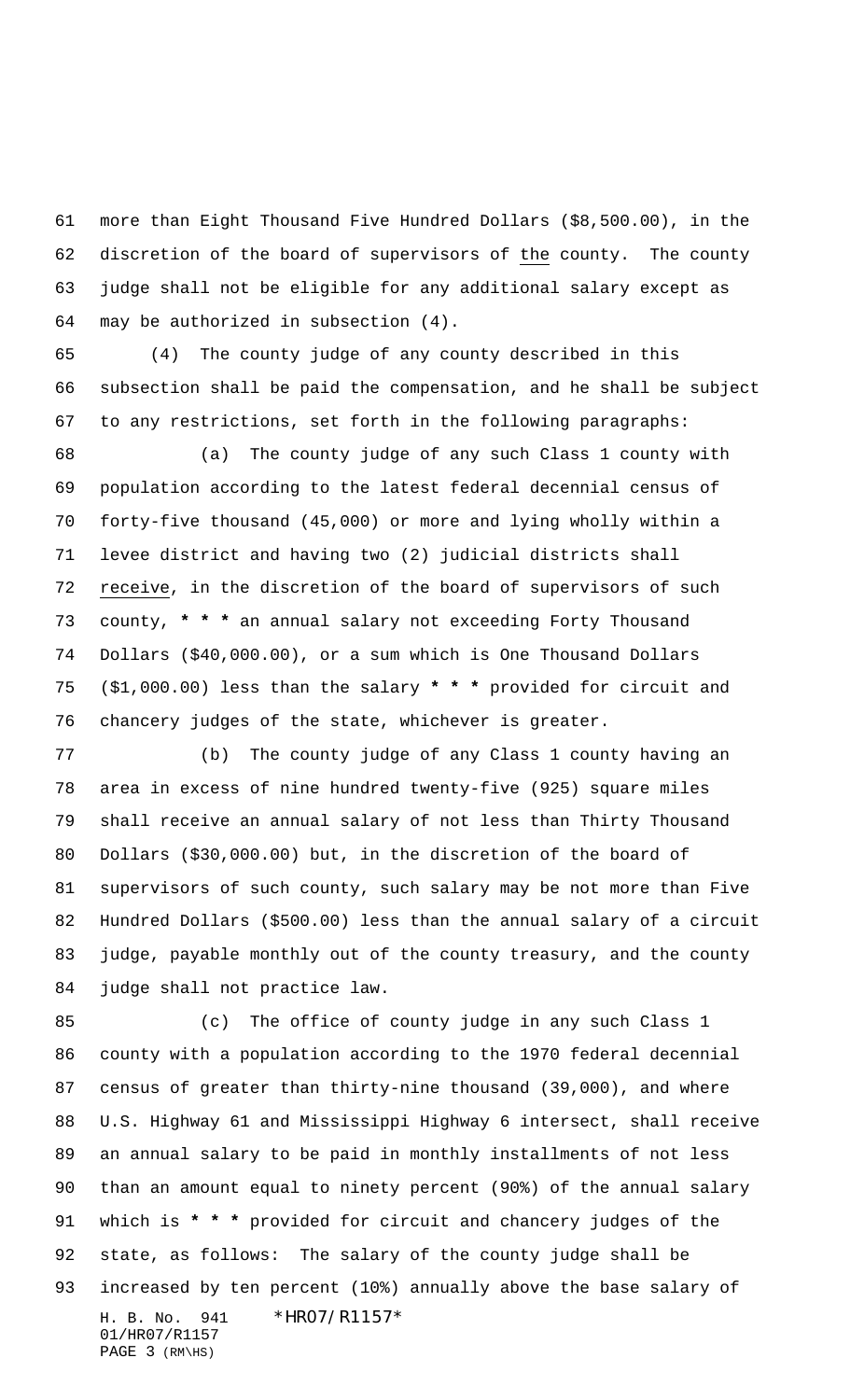the preceding year until such time as the judge's salary is equal to the amount that is provided by this subsection. The office of county judge shall be a full-time position and the holder thereof shall not otherwise engage in the practice of law.

 (d) In any Class 1 county bordering on the Mississippi River and which has situated therein a national military park and national military cemetery, the office of county judge shall be a full-time position and the holder thereof shall not otherwise engage in the practice of law. The salary for the county judge in that county shall be fixed at a sum which is One Thousand Dollars (\$1,000.00) less than the salary **\* \* \*** provided for circuit and chancery judges of this state.

 (e) The county judge in any county having a population of at least forty-two thousand one hundred eleven (42,111), according to the 1970 census, and where U.S. Highway 49E and U.S. Highway 82 intersect, shall receive an annual salary to be paid in monthly installments of not less than Thirty Thousand Dollars (\$30,000.00) but not more than Two Thousand Five Hundred Dollars (\$2,500.00) less than the annual salary of the circuit judge, in the discretion of the board of supervisors of that county.

 (f) The county judge in any Class 1 county bordering on the Mississippi River and having an area of less than four hundred fifty (450) square miles wherein U.S. Highways 84 and 61 intersect shall receive an annual salary of Four Thousand Dollars (\$4,000.00) less than the annual salary of a circuit judge, and such county judge shall not practice law in any manner. The county judge in such county shall not be eligible to receive any additional salary authorized by this section or from any other source other than that set out and authorized by this paragraph. (g) The county judge of any Class 1 county bordering on

 the Mississippi River on the west and the State of Tennessee on the north, and traversed north to south by Interstate Highway 55, shall receive an annual salary of One Thousand Dollars (\$1,000.00)

H. B. No. 941 \*HR07/R1157\* 01/HR07/R1157 PAGE (RM\HS)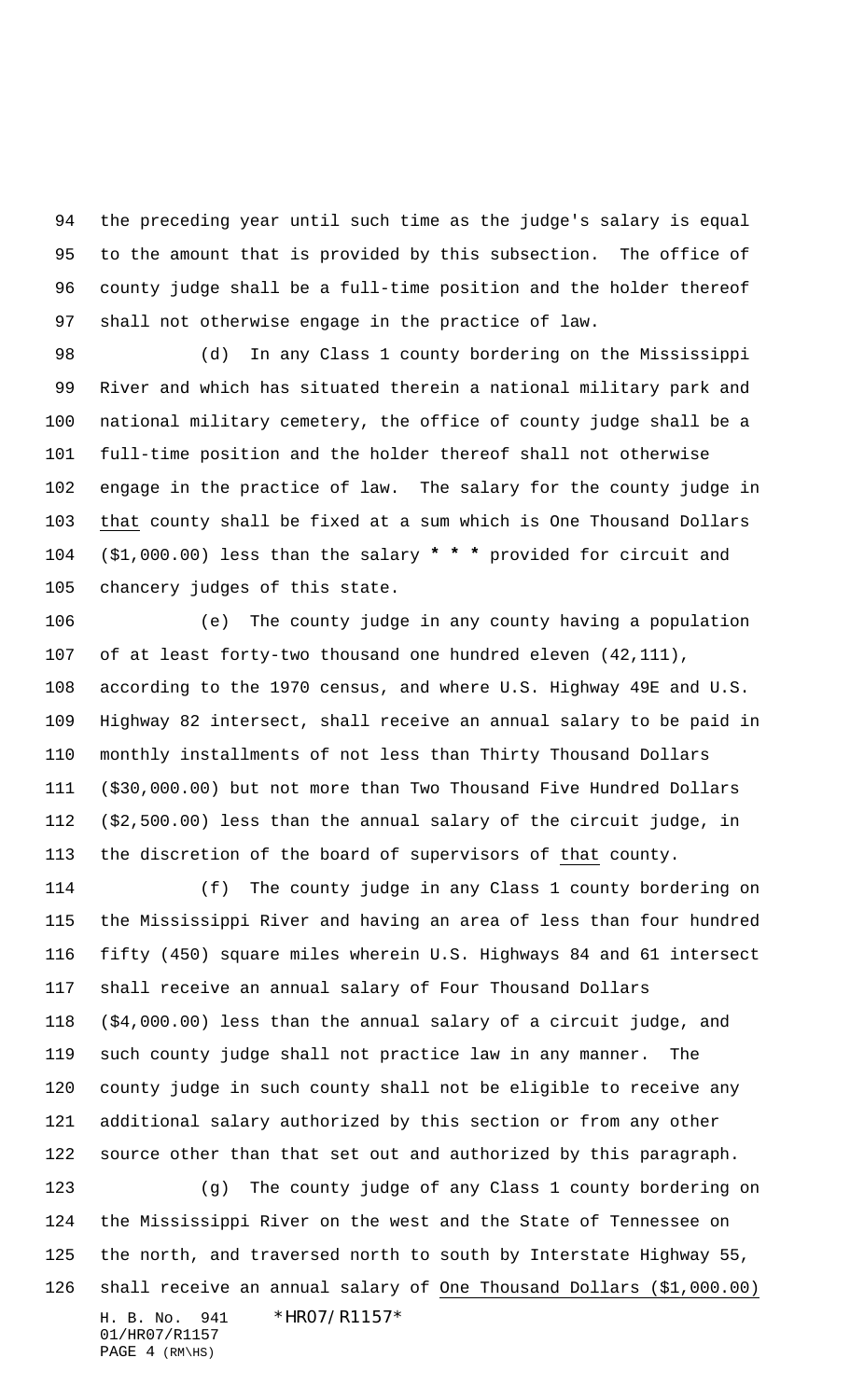less than the salary of the chancery and circuit judges of this state **\* \* \***.

 (h) The county judge of any Class 1 county with a population of greater than sixty-nine thousand (69,000) according to the 1980 federal decennial census, and wherein U.S. Highway 80 and Mississippi Highway 43 intersect, shall receive an annual salary in an amount not greater than the sum of Five Hundred Dollars (\$500.00) less than the salary **\* \* \*** provided for circuit and chancery judges of this state, in the discretion of the board of supervisors of that county.

 (i) The county judge of any county having a population in excess of sixty-six thousand (66,000) according to the 1980 federal decennial census, wherein is located a state-supported university and in which U.S. Highways 49 and 11 intersect, shall receive an annual salary of One Thousand Dollars (\$1,000.00) less than that paid to a circuit court judge. The office of such county judge shall be a full-time position, and the holder thereof shall not otherwise engage in the practice of law.

 (j) The county judge of any county having two (2) judicial districts, having a population in excess of sixty-one thousand nine hundred (61,900) according to the 1980 federal decennial census, in which U.S. Interstate Highway 59 intersects with U.S. Highway 84, shall receive an annual salary of One Thousand Dollars (\$1,000.00) less than the salary **\* \* \*** to be paid circuit and chancery court judges of this state. The office of such county judge shall be a full-time position, and the holder thereof shall not otherwise engage in the practice of law.

H. B. No. 941 \*HR07/R1157\* 01/HR07/R1157 PAGE (RM\HS) (k) The office of county judge of any Class I county wherein U.S. Highway 51 and U.S. Highway 98 intersect shall be a full-time position and the holder thereof shall not otherwise engage in the practice of law. The annual salary for the office 158 of county judge in that county may be fixed, in the discretion of the board of supervisors of the county, at a sum not to exceed Two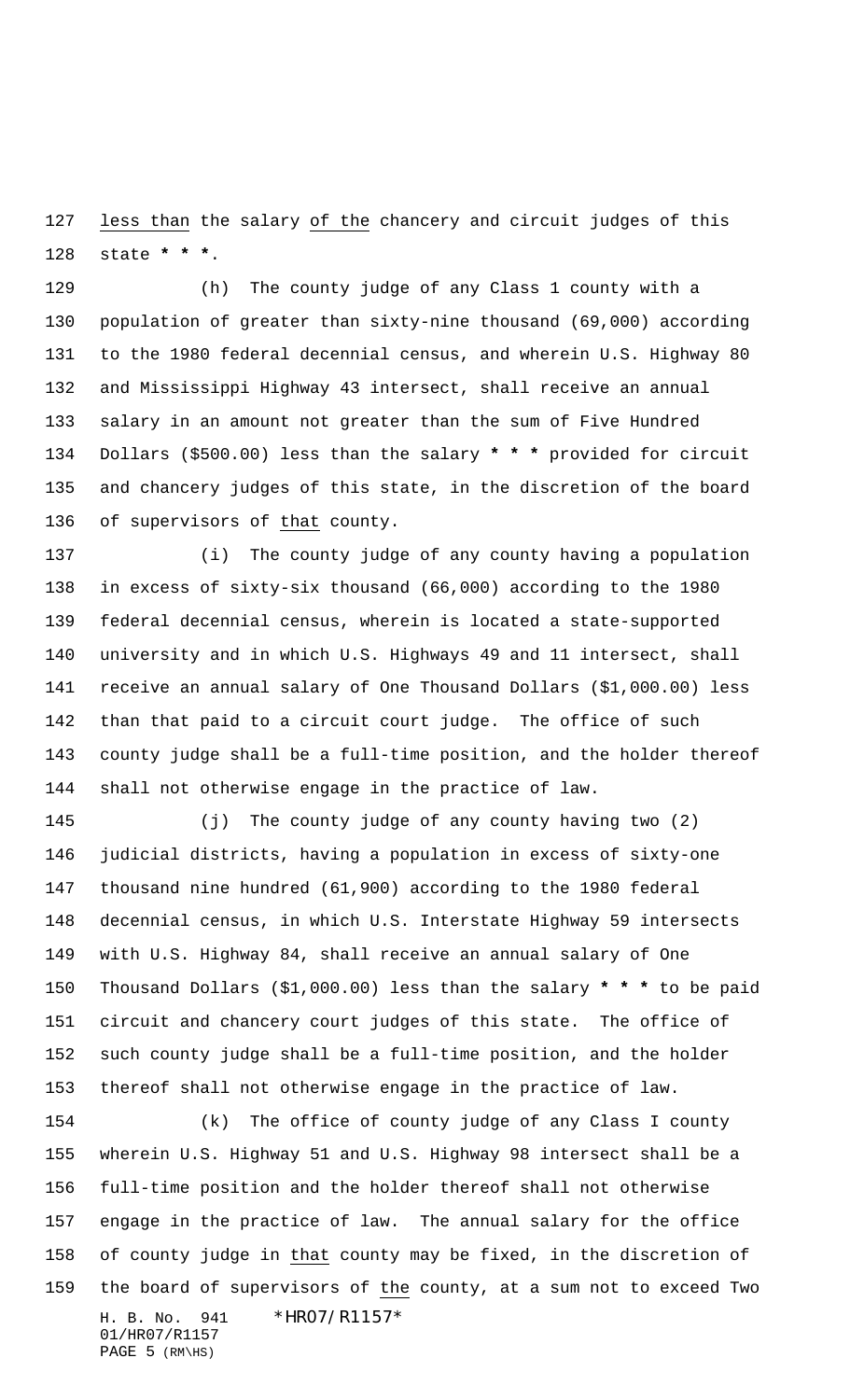Thousand Dollars (\$2,000.00) less than the salary **\* \* \*** provided for circuit and chancery judges of this state.

 (l) The county judge of any county having a population of more than forty-one thousand six hundred (41,600) but less than forty-one thousand six hundred fifty (41,650) according to the 1980 federal census, and wherein U.S. Highway 49 intersects with Mississippi Highway 22, shall receive an annual salary in an amount established by the board of supervisors, but in no event to exceed the salary provided **\* \* \*** for circuit and chancery judges of this state.

 (m) The county judge of any county having a population of more than fifty-seven thousand (57,000) but less than fifty-seven thousand one hundred (57,100) according to the 1980 federal census, wherein U.S. Highway 45 intersects with Mississippi Highway 6, shall receive an annual salary in an amount established by the board of supervisors, but in no event to exceed the salary provided **\* \* \*** for circuit and chancery judges of this state.

 (n) The county judge of any county having a population of more than fifty-seven thousand three hundred (57,300) according to the 1980 federal decennial census, wherein is located a state-supported university and wherein United States Highways 82 and 45 intersect, shall receive an annual salary in an amount established by the board of supervisors, but in no event to exceed the salary provided **\* \* \*** for circuit and chancery judges of this state.

 (5) The salary of a county court judge or justice court judge shall not be reduced during his term of office as a result of a population decrease based upon the 1990 federal decennial census.

 (6) The salary of a sheriff shall not be reduced during his term of office as a result of a population decrease based upon the 1990 federal decennial census.

H. B. No. 941 \*HR07/R1157\* 01/HR07/R1157 PAGE (RM\HS)